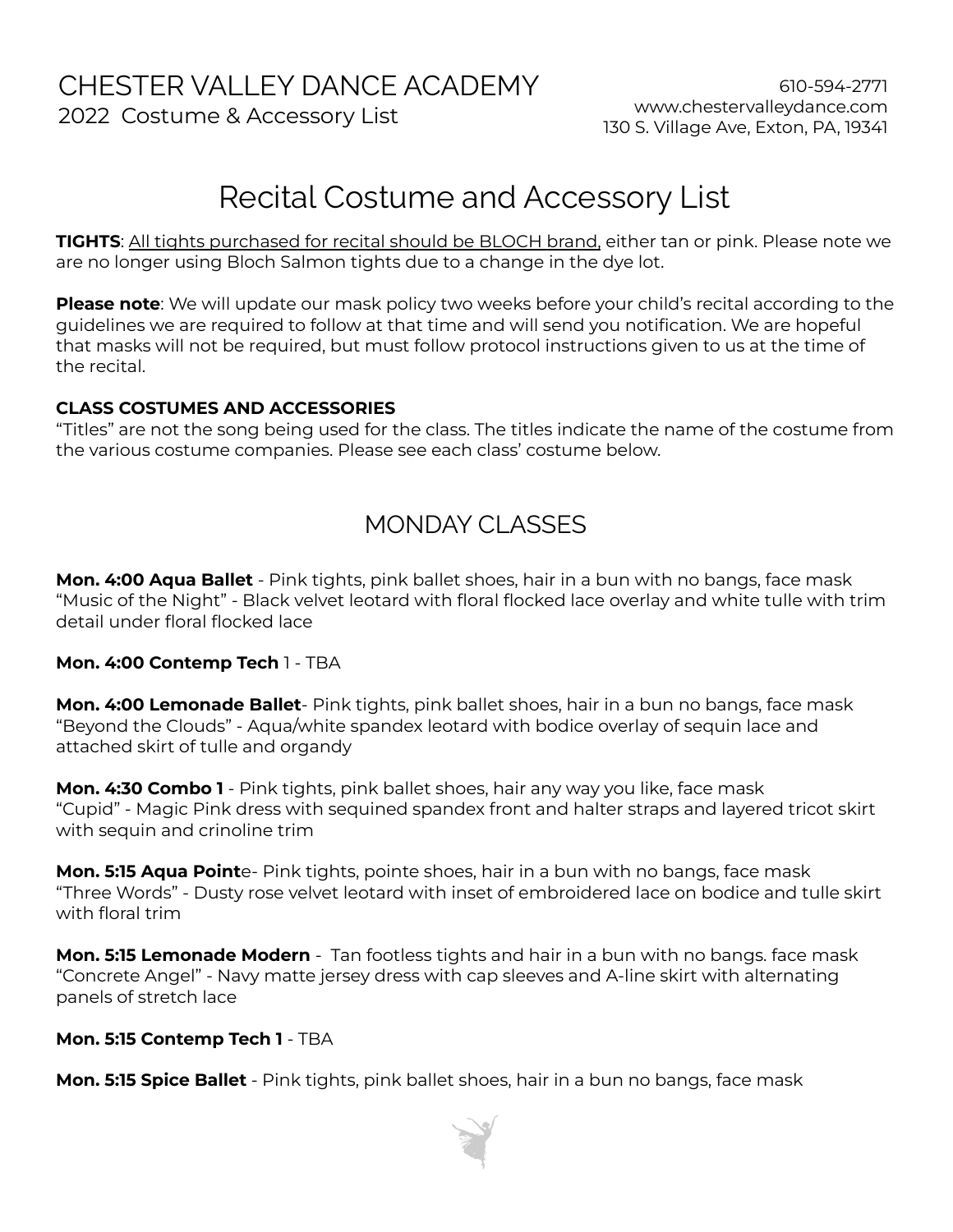"Moon Fairies" - Powder blue dress with stretch velvet bodice, sequin front inset and layered tulle and tricot skirt

**Mon. 5:45 Combo 1** – Pink tights, pink ballet shoes, hair any way you like, face mask "Cupid" - Magic Pink dress with sequined spandex front and halter straps and layered tricot skirt with sequin and crinoline trim

**Mon. 6:15 Red Modern** - Tan footless tights, hair in a bun with no bangs, face mask "Worn" - Scarlet cowl neck matte jersey dress with asymmetrical skirt

**Mon. 6:30 Plum Ballet** - Pink tights, pink ballet shoes, hair in a LOW bun with no bangs, face mask

"Well Tempered Clavier" - Navy ballet dress with v-neck power mesh inset, embroidered floral sequin bodice and layered tulle and tricot tutu skirt

**Mon. 6:30 Adv Ballet Tech** - Pink tights, pink ballet shoes, hair in a bun with no bangs, face mask "Touching Heaven" - Wisteria dress features ruched power mesh bodice, beaded floral applique at waist with power mesh high-low skirt

**Mon. 6:30 Banana Ballet**- Pink tights, pink ballet shoes, hair in a bun no bangs, face mask "Coppelia" - Navy cap sleeve jersey dress with power mesh cowl neckline and underskirt

**Mon. 7:00 Periwinkle Pointe** - Pink tights, pointe shoes, hair in a bun with no bangs, face mask "Somewhere in Between" - Burgundy velvet leotard with overlay of sequin lace and metallic trim and attached tulle skirt and peplum trim

**Mon. 7:45 Crimson Ballet** - Pink tights, pink ballet shoes, hair in a bun with no bangs, face mask "1,000 Miles" - Slate blue boat neck dress with power mesh bodice overlay and floral glitter applique across bodice and layered tulle and tricot skirt

#### **Mon. 8:00 Periwinkle Ballet** - *No Recital Dance for this class*

**Mon. 9:00 Crimson Pointe** - Pink tights, pointe shoes, hair in a bun with no bangs, face mask You will be **borrowing** a costume from Ms. Cathy.

### TUESDAY CLASSES

**Tues.10:30 Combo 1**- Pink tights, pink ballet shoes, hair any way you like, face mask "Be A Friend" - Red/white/black dress with sequined bodice and tiered polka dot skirt

**Tues. 4:00 Lilac Ballet** - (Girls) - Pink tights, pink ballet shoes, hair in a bun, no bangs, face mask (Boy) - Black ballet tights, gray v-neck shirt from Ms. Cathy, black ballet shoes, face mask "Overdress" - Mulberry camisole leotard under a sheer hand-painted overdress in white/boysenberry/peach

with long sleeves and high neckline

**Tues. 4:00 Cider Modern- (Girls)** - Tan footless tights, hair in a bun no bangs, face mask (Boys) - Black v-neck spandex shirt, black jogger pants, face mask

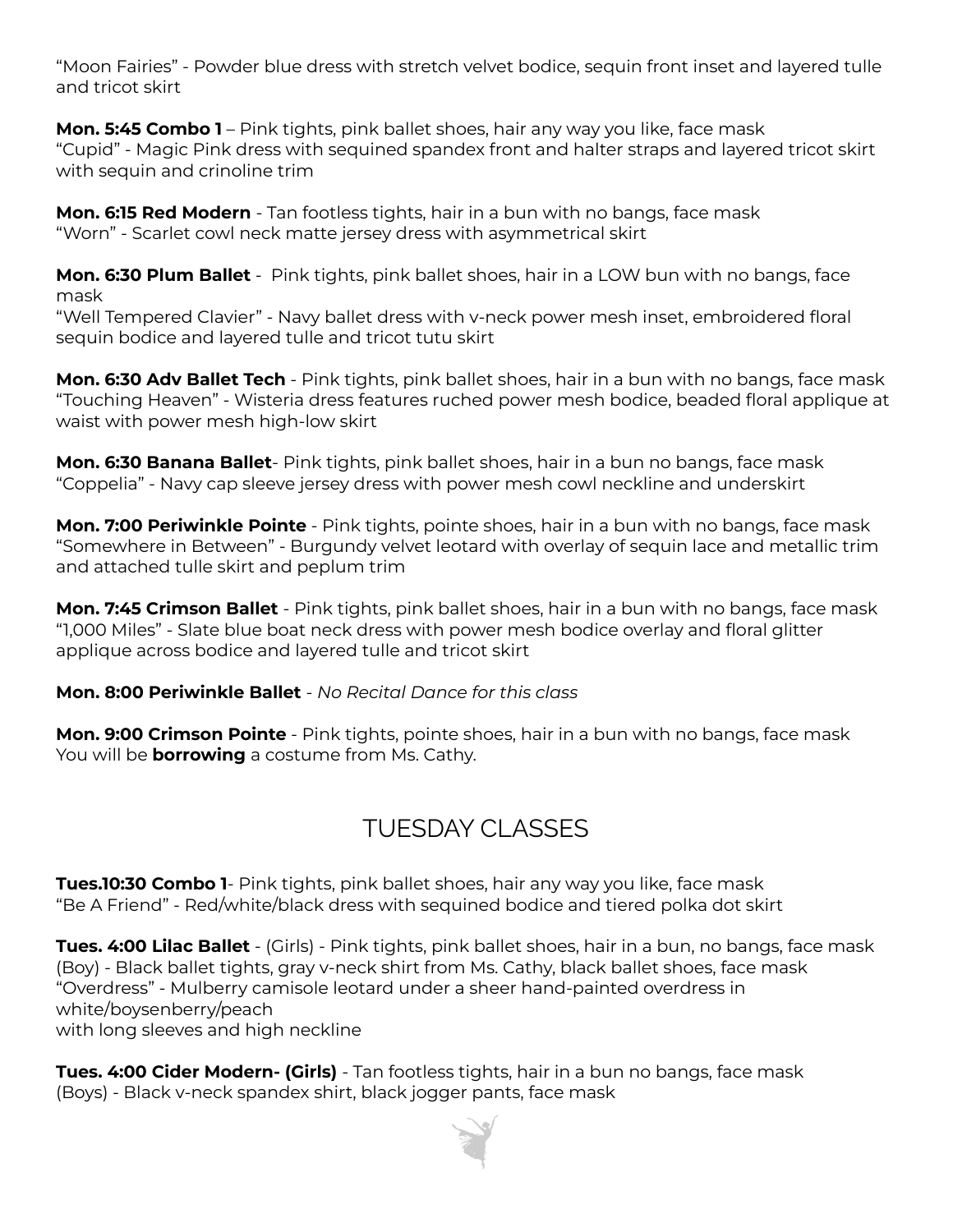"Breakthrough" - Black/rust matte spandex leotard with sequin lace overlay, faux leather accents and attached sequined lace wrap skirt

**Tues. 4:15 Sage Modern** - Tan footless tights, hair in a bun with no bangs, face mask "Till I Fall Asleep" - Juniper green cap sleeve dress made of floral stretch lace over spandex and layered two-tone power mesh skirt with front cascade ruffles

**Tues. 4:30 Combo 2** - Pink tights, pink ballet shoes, hair in a bun no bangs, face mask "I Am a Fine Musician" - Emerald green halter dress with sequin bodice and tiered tricot skirt with sequin trim

**Tues. 5:15 Plum Jazz** -Tan tights, caramel So Danca jazz shoes, hair in a bun no bangs, face mask "Let Me Love You" - Electric purple dress with sequin bodice and mesh waist inset with neoprene skater skirt

**Tues. 5:15 Lilac Pointe** - Pink tights, pointe shoes, hair in a bun no bangs, face mask Miss Kim will provide costume-no picture available

**Tues. 5:15 Company HH 2** - Tan tights, white sneakers, hair in a bun no bangs, face mask "Bootcamp" - Two piece costume with Olive green leotard with sequin front bodice and camouflage jogger pants

**Tues. 5:30 Combo 1** - Pink tights, pink ballet shoes, hair any way you like, face mask "Be A Friend" - Red/white/black dress with sequined bodice and tiered polka dot skirt

**Tues. 6:15 Violet Jazz**- (Girls) - Tan tights, caramel So Danca jazz shoes, hair in a bun no bangs, face mask (Boys) - Black jogger pants, black mesh back shirt, black socks, black jazz shoes, face mask

"Balera" - Electric purple long sleeve sequin dress with faux wrap skirt, power mesh at neckline, waist and sleeves

**Tues. 6:15 Hip Hop 10-13-** (Girls) - Tan tights, white sneakers, hair in a bun no bangs, face mask (Boys) - Black/white striped jogger pants, electric purple short sleeved shirt, black socks, black sneakers, face mask

"All the Way Up" - Two piece costume with electric purple leotard and power mesh waist inset and black jogger pants

**Tues. 7:15 Hip Hop 14 & Up**- (Girls) - Tan tights, black converse sneakers, hair in a bun no bangs, face mask

(Boys) - Olive cargo jogger pants, black mesh back shirt, black socks, black sneakers, face mask "Bootcamp" - Two piece costume with Olive green leotard with sequin front bodice and camouflage jogger pants

**Tues. 7:15 Company Jazz 1** - (Girls) - Tan tights, caramel So Danca jazz shoes, hair in a bun no bangs, face mask (Boys) - Black spandex shirt from Ms. Cathy, black jogger pants, black socks, black jazz shoes, face mask

"Kill the Lights" - Black long sleeve leotard with sequin fringed mesh, back panel skirt and strappy open back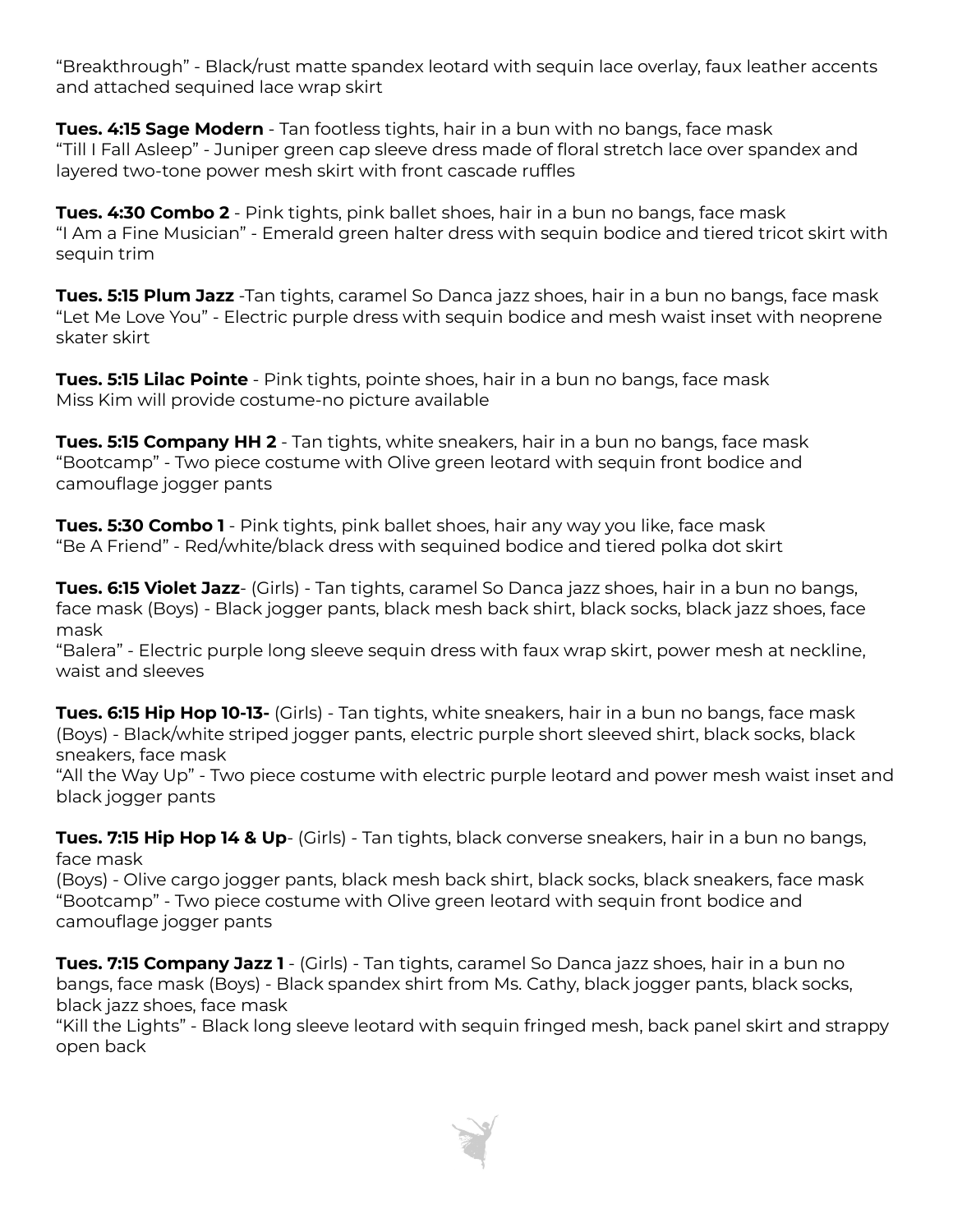# WEDNESDAY CLASSES

**Wed. 4:00 Combo 1A**- Pink tights, pink ballet shoes, hair in bun no bangs, face mask "Petite Fille" - Magenta and pink dress with sequin floral mesh bodice and cutaway skirt with scalloped trim and layered two-tone tricot underskirt

**Wed 4:00 Magenta Tap**– (Girls) - Tan tights, tan tap shoes, hair in a bun no bangs, face mask (Boys) - Red sequin collar shirt, black pants, black socks, black oxford tap shoes, face mask "Little Swing" - Jazz Age-inspired red dress with sequin mesh over spandex leotard and sequin fringe at waist

**Wed. 4:00 Red Ballet** - Pink tights, pink ballet shoes, hair in a bun no bangs, face mask "Music of the Night" - Black velvet leotard with floral flocked lace overlay and white tulle with trim detail under floral flocked lace

**Wed. 4:15 Apple Ballet** – Pink tights, pink ballet shoes, hair in a bun no bangs, face mask "Beyond the Clouds" - Aqua/white spandex leotard with bodice overlay of sequin lace and attached skirt of tulle and organdy

**Wed. 4:45 Rose Jazz**– (Girls) - Tan tights, caramel So Dance jazz shoes, and hair in a bun no bangs, face mask (Boys) - Black Cherry v-neck spandex shirt, black pants, black socks, black jazz shoes, face mask

"Let Me Love You" - Black cherry dress with sequin bodice and mesh waist inset with neoprene skater skirt

**Wed. 4:45 Tap Company**- Tan tights, tan tap shoes, hair in a bun no bangs, face mask Will be using Miss Cathy's costumes- no picture available

**Wed. 5:15 Red Pointe** – Pink tights, pointe shoes, hair in a bun no bangs, face mask "From Afar" - Gray crushed velvet leotard with bodice accented in gold sequin embroidered lace and tulle skirt under crushed velvet peplum trim

**Wed. 5:30 Honey Jazz** – Tan tights, caramel So Danca jazz shoes, hair in a bun with no bangs, face mask

"A Different Beat" - Red dress with sequin bodice and power mesh neckline, cap sleeves and attached shorts with tiers of fringe

**Wed. 5:45 Chestnut Jazz** – Tan tights, caramel So Danca jazz shoes, hair in a bun no bangs, face mask

"Don't Stop Now" - Peacock blue asymmetrical dress featuring sequin bodice and shiny spandex skirt with crinoline trim over layered tricot

**Wed. 5:45 Copper Ballet-** (Girls) - Pink tights, pink ballet shoes, hair in a bun no bangs, face mask (Boy) - Black ballet tights, gray v-neck spandex shirt from Ms. Cathy, black ballet shoes, face mask "Overdress" - Mulberry camisole leotard under a sheer hand-painted overdress in white/boysenberry/peach with long sleeves and high neckline

**Wed. 6:00 Lime Tap**- (Girls) -Tan tights, tan tap shoes, hair in a bun no bangs, face mask

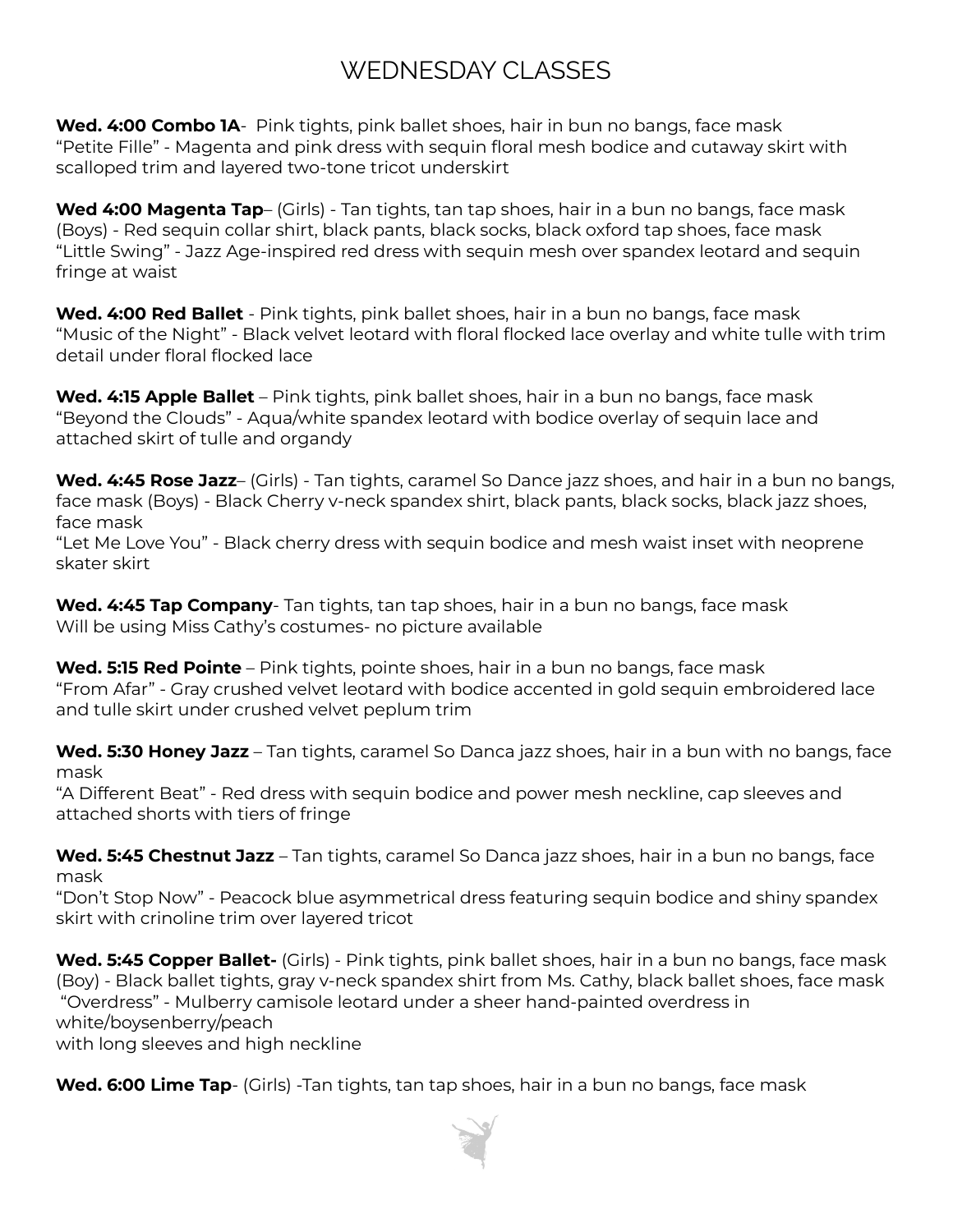(Boys) - Red Sequin Collar shirt, black socks, black oxford tap shoes, black pants, face mask "Two to Tango" - Black sequined lace bodice with  $\frac{3}{4}$  sleeves and asymmetrical attached skirt

**Wed. 6:30 Gold Ballet**- Pink tights, pink ballet shoes, hair in a bun no bangs, face mask "Claire DeLune" - Eggplant dress with stretch velvet bodice with printed brocade motif and accented crystals and sweetheart detail at neckline with unlined power mesh

**Wed 6:45 Comp. Perf. Grp 1** - Tan tights, caramel So Danca jazz shoes, hair in a bun no bangs, face mask

Using Ms. Cathy's costumes- no picture available

**Wed. 6:45 Purple/Cherry Tap**- Tan tights, tan tap shoes, hair in a bun no bangs, face mask "Positoovity" - Royal blue dress with sequined bodice and multi-tiered skirt

**Wed. 7:00 Copper Pointe** - Pink tights, pointe shoes, hair in a bun no bangs, face mask "Touching Heaven" - Wisteria dress features ruched power mesh bodice, beaded floral applique at waist with power mesh high-low skirt

**Wed. 7:45 Gold Pointe**- No Recital dance for this class

**Wed. 7:15 Lyrical 10-13** - Tan tights, hair in a bun no bangs, face mask

10,000 Miles" - Navy dress with sequin spandex power mesh overlay and asymmetrical mesh skirt with cascade ruffle

**Wed. 7:45 Maroon Ballet**- (Girls) - Pink tights, pink ballet shoes, hair in a bun with no bangs, face mask

(Boys) - Gray v-neck spandex shirt from Ms. Cathy, black pants, black socks, black ballet shoes, face mask

"10,000 Miles" - Dark teal dress with sequin spandex power mesh overlay and asymmetrical mesh skirt with cascade ruffle

**Wed. 8:15 Modern/Lyr Comp. 2** - (Girls) - Tan footless tights, hair in a bun no bangs, face mask (Boys) - Black ballet tights, slate blue mesh back shirt,black ballet shoes, face mask "Beneath Your Beautiful" - Slate Blue mock neck dress featuring matte leotard with power mesh overlay and cutaway skirt and beaded floral applique details at shoulder and waist

**Wed. 9:00 Maroon Pointe** – Pink tights, pointe shoes, hair in a bun with no bangs, face mask "Almost Midnight" - Navy spandex leotard with bodice overlay in stretch floral lace and attached tulle skirt

## THURSDAY CLASSES

**Thurs. 4:15 Combo 2A**– Pink tights, pink ballet shoes, hair in a bun with no bangs, face mask "I Am a Fine Musician" - Emerald green halter dress with sequin bodice and tiered tricot skirt with sequin trim

**Thurs. 4:15 Combo 3** - Pink tights, pink ballet shoes, hair in a bun no bangs, face mask "Daydreamer" - Orchid and aqua spandex leotard with lace overlay, cap sleeves and tulle skirt

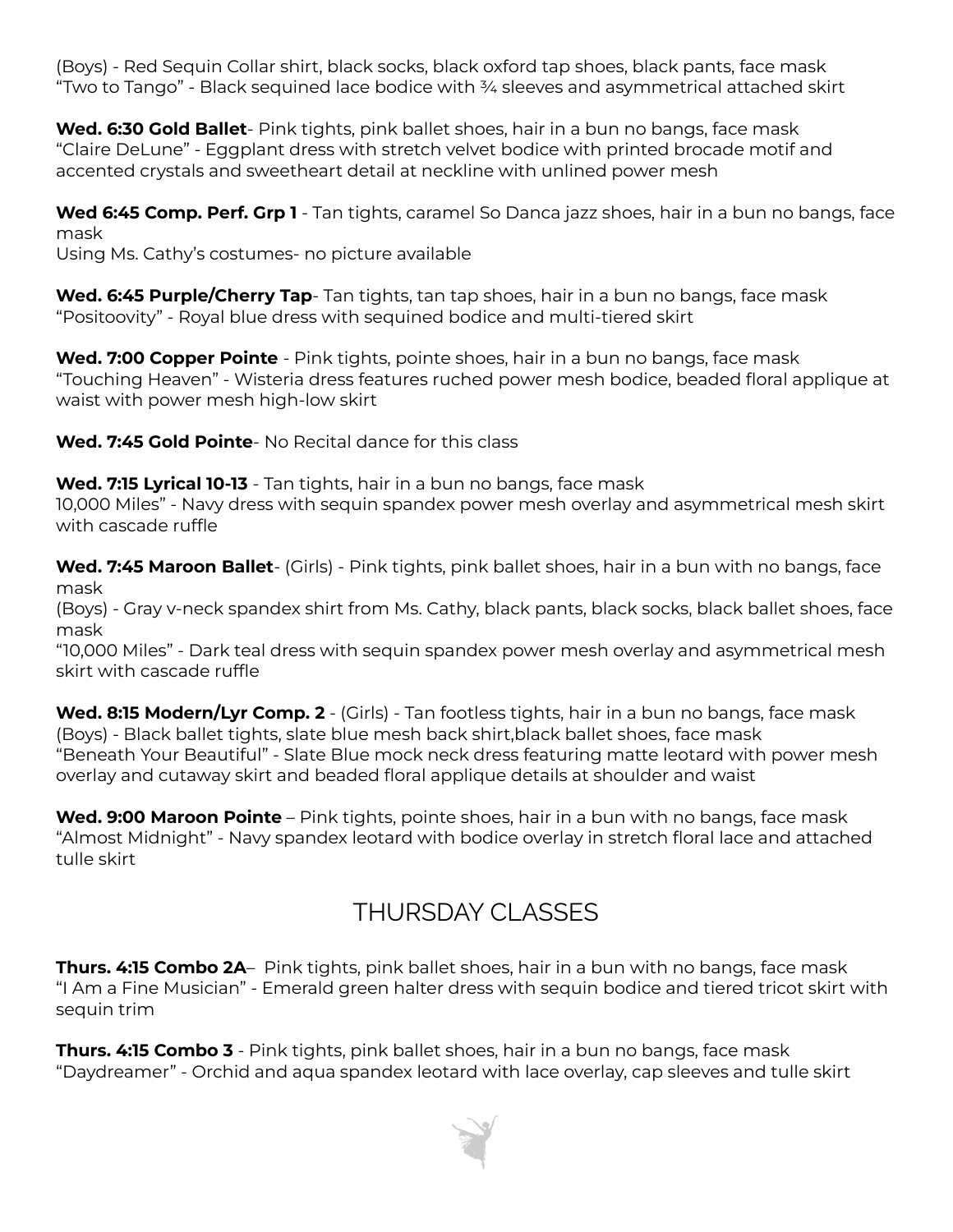**Thurs. 4:15 Indigo Ballet**– (Girls) - Pink tights, pink ballet shoes, hair in a bun no bangs, face mask (Boy) - Black ballet tights, gray v-neck spandex shirt from Ms. Cathy, black ballet shoes, face mask "10,000 Miles" - Rosewood dress with sequin spandex power mesh overlay and asymmetrical mesh skirt with cascade ruffle

**Thurs. 4:45 Navy Jazz-** Tan tights, caramel So Danca jazz shoes, hair in a bun no bangs, face mask "I Found You" - Black long sleeve sequin dress with sequin applique on bodice, power mesh neckline and sleeves and top skirt featuring sequin trim over tricot

**Thurs. 5:00 Pre Jazz**- Tan tights, pink ballet shoes, hair in a bun no bangs, face mask "Stars" - Spearmint green tank style spandex biketard with sequined bodice and cutaway peplum skirt

**Thurs. 5:15 Plum Modern**- Tan footless tights, hair in a bun no bangs, face mask "Worn" - Slate blue cowl neck matte jersey dress with asymmetrical skirt

**Thurs. 5:30 Indigo Pointe**- Pink tights, pointe shoes, hair in a bun no bangs, face mask "Ballet Suite" - Royal blue velvet leotard with glitter inset bodice, tulle ruffle sleeves and attached tulle skirt

**Thurs. 5:45 Comp. Perf. Grp. 2** - Tan tights, caramel So Danca jazz shoes, hair in a bun no bangs, face mask

Using Miss Cathy's Costumes- no picture available

**Thurs. 5:45 Pink Jazz** - Tan tights, caramel So Danca jazz shoes, hair in a bun no bangs, face mask "Ain't No Other Man" - Peacock blue biketard in sequined spandex with attached shorts and satin peplum

**Thurs. 6:15 Coral Jazz**- Tan tights, caramel So Danca jazz shoes, hair in a bun no bangs, face mask "Too Cool" - Electric purple leotard with sequin bodice, unlined power mesh neckline and tiered shiny spandex back bustle with crinoline trim

**Thurs. 6:30 Modern Comp. 1**- Tan footless tights, hair in a bun no bangs, face mask "Levitating" - Black sequin leotard with draped power mesh overlay, unlined mesh long sleeves and waist insets and attached mesh back maxi panel skirt

**Thurs. 6:30 Azure Ballet** - Pink tights, pink ballet shoes, hair in a bun no bangs, face mask "Music of the Night" - Black velvet leotard with floral flocked lace overlay and white tulle with trim detail under floral flocked lace

**Thurs. 6:45 Teal Ballet**- (Girls) -Pink tights, pink ballet shoes, hair in a bun no bangs, face mask (Boys) - Gray spandex shirt from Ms. Cathy, black pants, black socks, black ballet shoes, face mask "River Waltz" - Navy stretch velvet leotard and sequin mesh insert on bodice with attached tulle skirt and matching navy peplum trim

**Thurs. 7:15 Comp. Jazz 2** - Tan tights, caramel So Danca jazz shoes, hair in a bun no bangs, face mask

"Don't Start Now" - Black sleeveless sequin leotard with power mesh inset and sequin back panel skirt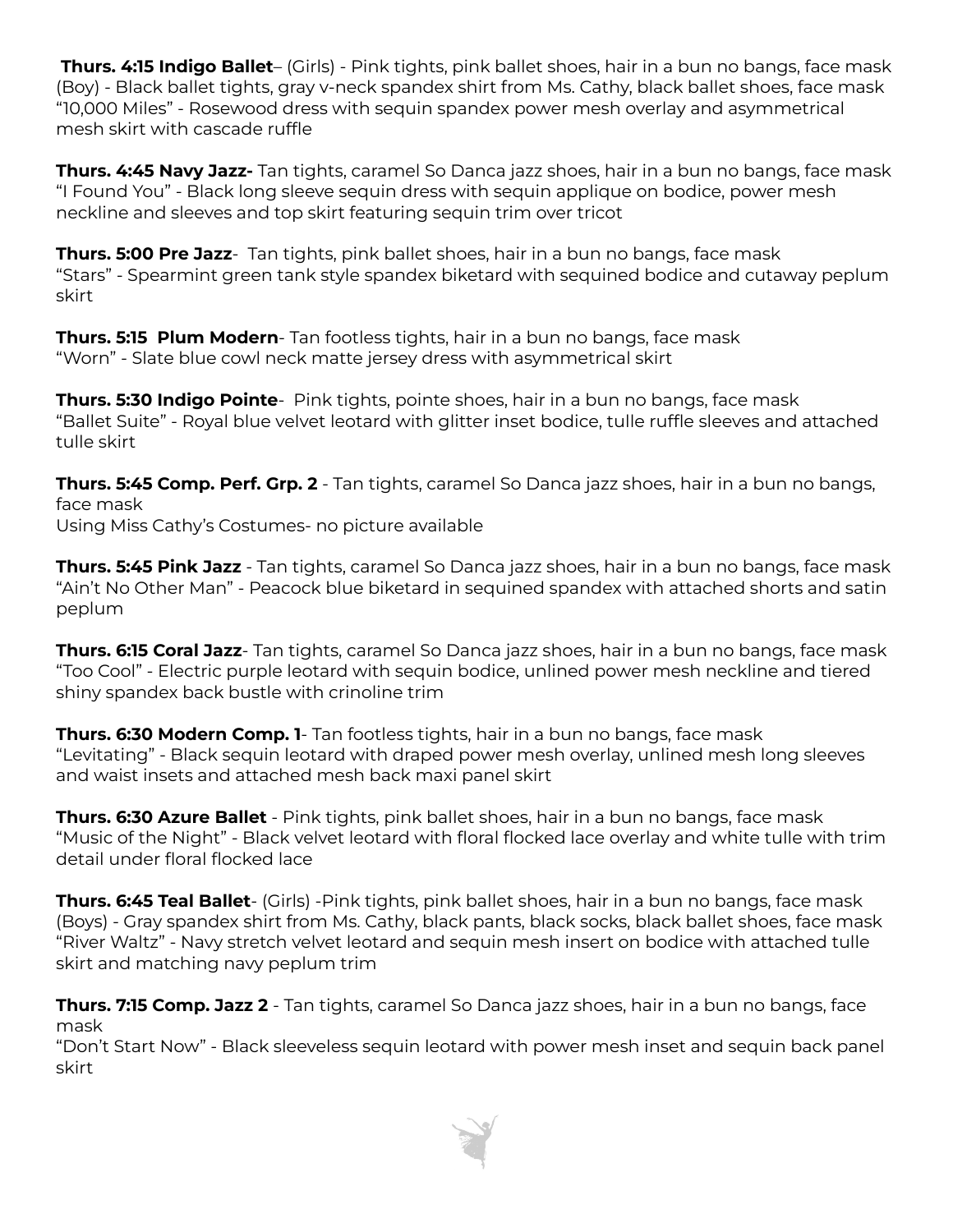**Thurs. 8:00 Lyrical 14 & Up** - (Girls) - Tan footless tights, hair in a bun no bangs, face mask (Boys) - Gray v-neck spandex shirt from Ms. Cathy, black jogger pants, face mask "How Will I Know" - Black cherry asymmetrical one shoulder dress with shirred mesh overlay and scalloped lace trim at neckline

**Thurs. 8:00 Adv. Pointe Tech** – Pink tights, pointe shoes, hair in a bun no bangs, face mask Using Miss Kim's costumes- no picture available

**Thurs. 8:00 Teal Pointe**- Pink tights, pointe shoes, hair in a bun no bangs, face mask Using Miss Cathy's costumes- no picture available

# FRIDAY CLASSES

**Fri. 4:15 Caramel Ballet** - Pink tights, pink ballet shoes, hair in a bun no bangs, face mask "Dreamworld" - Navy sequined bodice with tulle romantic length skirt

**Fri. 4:15 Cinnamon Balle**t- Pink tights, pink ballet shoes, hair in a bun no bangs, face mask "Touching Heaven" - Slate blue dress features ruched power mesh bodice, beaded floral applique at waist with power mesh high-low skirt

**Fri. 4:45 Purple Jazz** - Tan tights, caramel So Danca jazz shoes, hair in a bun no bangs, face mask "Best Friend's Brother" - Red racerback-style dress with sequin bodice, power mesh neckline and layered tricot underskirt

**Fri. 5:15 Ivory Ballet**- Pink tights, pink ballet shoes, hair in a bun no bangs, face mask "Moon Fairies" - Powder blue dress with stretch velvet bodice, sequin front inset and layered tulle and tricot skirt

**Fri. 5:15 Sapphire Irish** - Black tights, black oxford tap shoes, hair half up/half down, face mask "Fall Away"- Emerald green dress with embroidered bodice, short sleeves with ruffle edge and sheer skirt

**Fri. 5:30 Purple Ballet**- Pink tights, pink ballet shoes, hair in a bun no bangs, face mask "The Painter" - White lace bodice and pink tulle skirt with sash waist and flower

**Fri. 5:30 Theater Dance**- Tan tights, caramel So Danca jazz shoes, hair in a bun no bangs, face mask

"Leaving Song" - Forest green dress features shirred power mesh bodice and power mesh tattered hem skirt

**Fri. 6:00 Soft Shoe Irish** - Black tights, black oxford tap shoes, hair half up/half down, face mask "Fall Away"- Emerald green dress with embroidered bodice, short sleeves with ruffle edge and sheer skirt

**Fri. 6:30 Olive Jazz** - Tan tights, caramel So Danca jazz shoes, hair in a bun no bangs, face mask "Head & Heart" - Pine green boat neck biketard with stretch sequin spandex insets, long sleeves and shorts

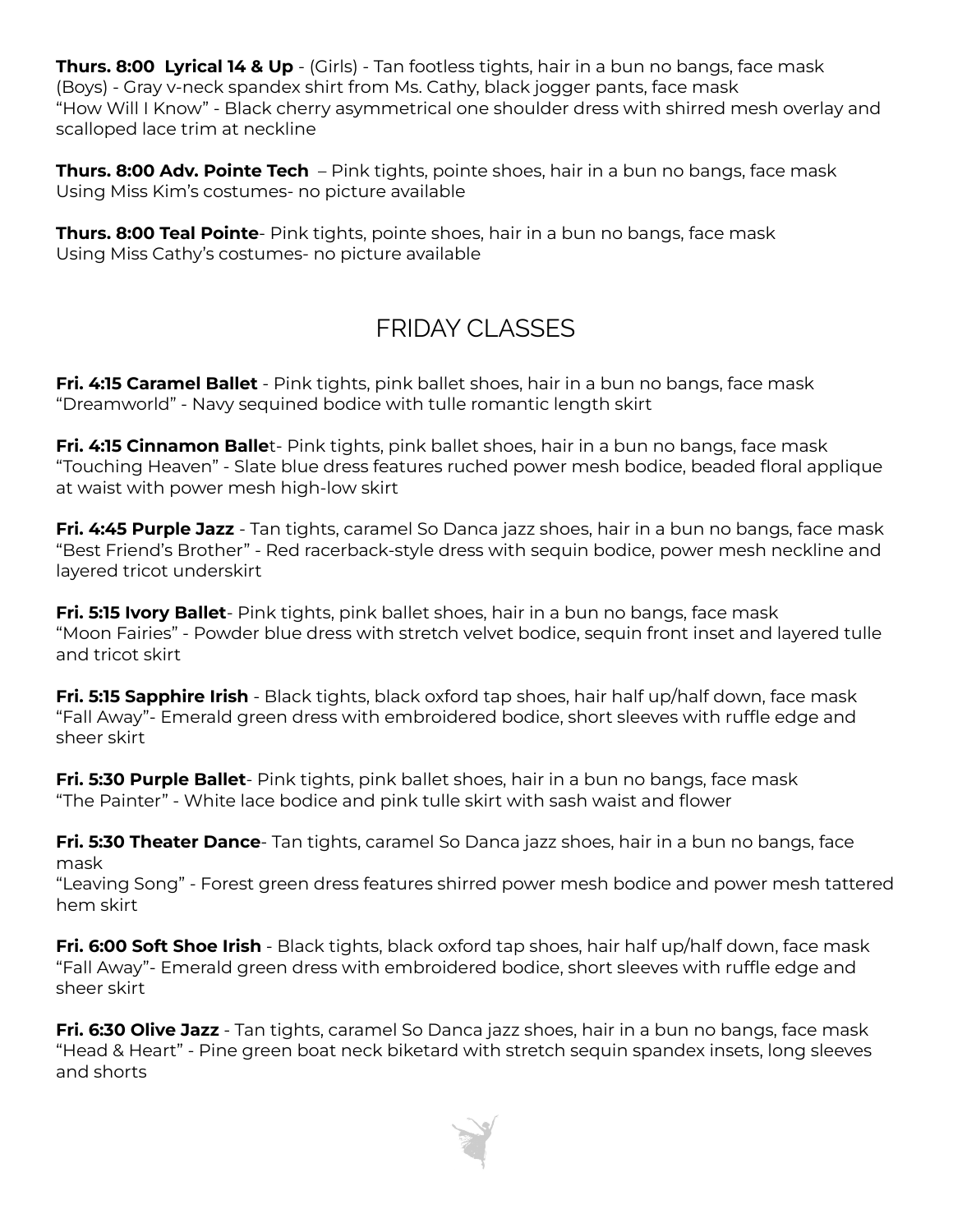**Fri. 6:45 Emerald Irish**- Black tights, black oxford tap shoes, hair half up/half down, face mask "Fall Away" - Emerald green dress with embroidered bodice, short sleeves with ruffle edge and sheer skirt

**Fri. 7:00 Silver Ballet** - Pink tights, pink ballet shoes, hair in a bun no bangs, face mask "Music Box Dancer" - French mauve Princess seam dress of stretch velvet with floral appliques bordering neckline and romantic tulle and tricot tutu skirt

**Fri. 7:30 Purple/Cherry Irish**- Black tights, black oxford tap shoes, hair half up/half down, face mask

"Irish Eyes" - Black long sleeved velvet dress with emerald green bodice and gold trim

## SATURDAY CLASSES

**Sat. 9:00 Hip Hop for Company**- Tan tights, White sneakers, hair in a bun no bangs, face mask Using Ms. Cathy's costumes- no picture available

**Sat. 9:00 Peach Ballet**- Pink tights, pink ballet shoes, hair in a bun no bangs, face mask "Blue Danube" - Navy stretch velvet bodice with sequin bodice inset and glitter top skirt with satin ribbon trim

**Sat. 9:00 Hip Hop 7-10**- (Girls) - Tan tights, White sneakers, hair in a bun no bangs, face mask (Boys) - Black/white striped jogger pants, their own white T-shirt, gold bomber jacket, black socks, black sneakers, face mask

"Rock That Body" - Three piece costume includes white high-low glitter tank top, gold metallic bomber jacket and black leggings

**Sat. 9:15 Combo 1**- Pink tights, pink ballet shoes, hair any way you like, face mask "Dressed for Tea" - Light blue and white spandex leotard with ruffle trim on neckline, satin ribbon at waist and tulle skirt

**Sat. 10:00 Comp. HH 1** - Tan tights, White sneakers, hair in a bun no bangs, face mask "Elite" - Red crew neck T-shirt with contrast striping on sleeves and black/white Mid-rise leggings with wide waistband and double strips down the sides

**Sat. 10:15 Combo 2/2A 5 yr old**–Pink tights, pink ballet shoes, hair in a bun no bangs, face mask "When You Believe" - Spandex leotard in Mint green with floral lace overlay bodice, satin ribbon waistband and attached chiffon skirt edged in pink satin ribbon

**Sat. 10:15 Comp. Ballet 1** - (Girls) - Pink tights, pink ballet shoes, hair in a bun no bangs, face mask (Boy) - Black ballet tights, gray v-neck spandex shirt from Ms. Cathy, black ballet shoes, face mask "10,000 Miles" - Rosewood dress with sequin spandex power mesh overlay and asymmetrical mesh skirt with cascade ruffle

**Sat. 10:30 Combo 1**- Pink tights, black tap shoes, hair any way you like, face mask "You Could Drive a Person Crazy"- Dark teal tutu with sequined bodice and multi-layered ruffled skirt